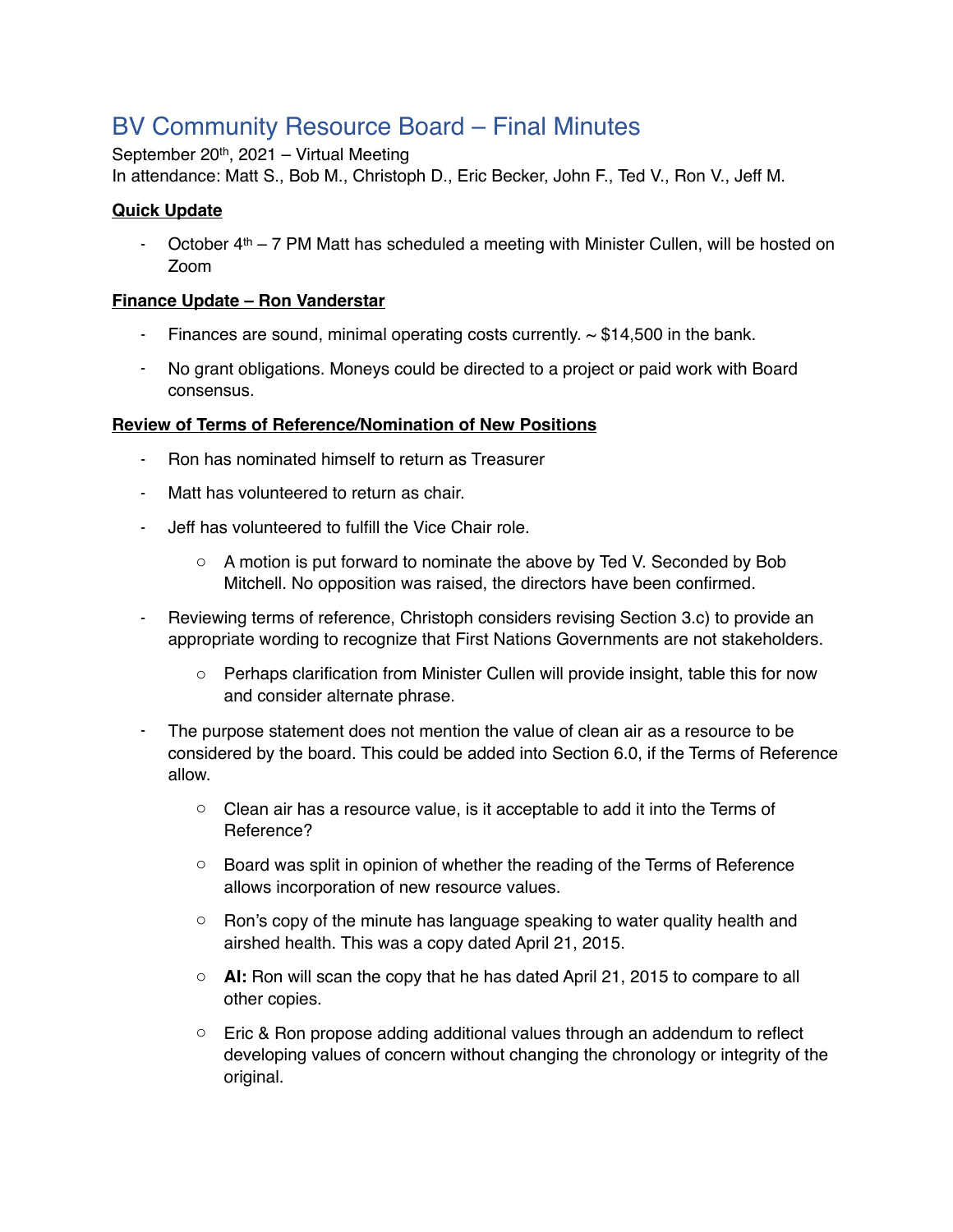- $\circ$  Appendix 3 pg 126 lists the Community Resource Values
	- **EXECT** It appears that previously motorized/non-motorized activity (q & r) were added to the original 1991 agreement.
	- A proposal will be made to add values, however it must weigh the public concern and reflect the public interest. Our purpose intends to accommodate how the public uses the land base.
- $\circ$  Issue has been tabled until the next meeting.

#### **Serb Drainage Review**

- No existing access plans have been presented to the Board to date.
- BCTS has not responded to multiple email communications requesting further information.
- What does the SM2 (Special Management Zone 2) describe?
	- $\circ$  In the description (pg 106 LRMP) access is allowed, so long as it minimizes impact and preserves the integrity of the watershed. No crossing of Serb Ck were allowed.
	- $\circ$  A vagueness in the original writing of management objectives requires clarification. Consensus on the interpretation must be found, and may be brought to BCTS on behalf of the Board.
- **AI**: Matt to attempt contacting BCTS (Curtis Paul, Planning Forester) and see if further clarification on planning is available.
- Landscape Use Plan clearly outlines that there is a approximately 5 years from harvest to silviculture, and that there should be a minimum of 15 years between harvest activities. Only one side of the creek is to be harvested at any one time.

[Copper Land-Use Plan: https://www2.gov.bc.ca/assets/gov/farming-natural-resources-and](https://www2.gov.bc.ca/assets/gov/farming-natural-resources-and-industry/natural-resource-use/land-water-use/crown-land/land-use-plans-and-objectives/skeena-region/bulkley-lrmp/copper_lupm.pdf)industry/natural-resource-use/land-water-use/crown-land/land-use-plans-and-objectives/ skeena-region/bulkley-lrmp/copper\_lupm.pdf

AI: Ron to write a letter to BCTS to express the Boards concern regarding the plans as presented for harvest in the Serb Ck drainage, and encourage better incorporation of LRMP & Landscape Use Plan values.

#### **Seymour Lake Trail**

Firefighters have undertaken a danger tree falling program.